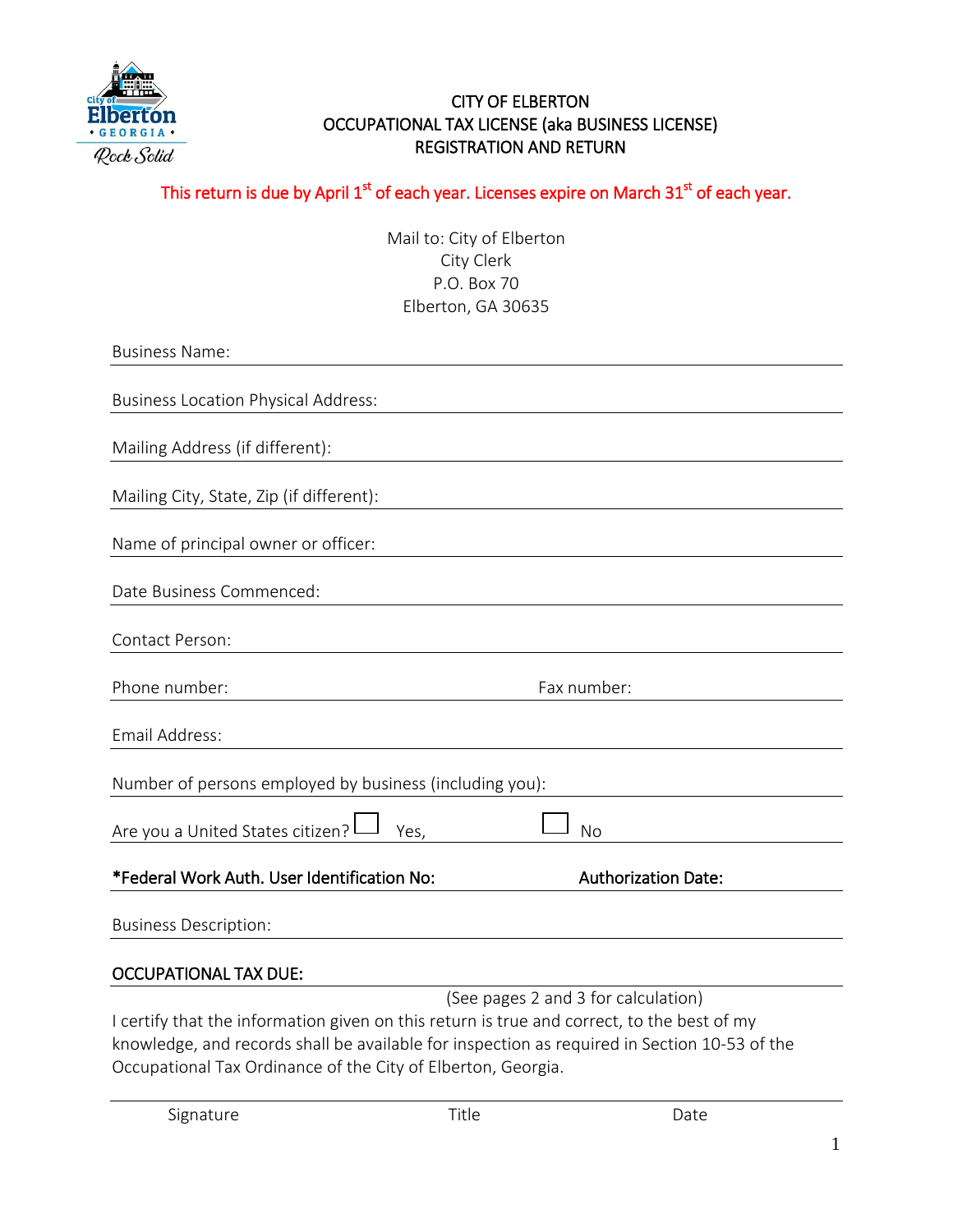\* Federal Work Authorization User Identification Number (E-Verify Number): Effective July 1, 2013, the individual, firm, or corporation employing more than ten (10) employees are required to register and utilize the federal work authorization program as provided in O.C.G.A. 13-10-90.

#### Business Occupational Tax License General information:

All businesses with a physical set location inside the City are charged a business occupation license tax according to gross receipts (unless excluded specifically by the Code). Businesses may choose to report gross receipts on the bracket method or the actual receipts method. All businesses, except manufacturers, are charged in Tax Class 1 at a rate of \$0.50 per thousand dollars of gross receipts.

Manufacturers are charged in Tax Class 2 at the rate of \$0.30 per thousand dollars of gross receipts. A manufacturer means a person or business that is engaged in the manufacture of tangible personal property for sale or further manufacturing. Businesses that are primarily engaged in providing personal or professional services or in the operation of retail outlets, generally including, but not limited to, grocery stores, pharmacies, bakeries, or restaurants, are not considered manufacturers.

Gross receipts include all of the total revenue of the business for the preceding calendar year without deduction for the cost of sales or expenses incurred. Include in gross receipts any gain from trading in stocks, bonds, or the sale of assets, commissions, fees for services rendered, proceeds from rents, interest, royalties, or dividend income. Gross receipts should not include sales tax collected, sales returns or discounts, inter-organizational sales or transfers, governmental grants, or sales to customers outside the state.

Occupational taxes are limited to the gross receipts earned in Elberton or in the state of Georgia. For those businesses that have multiple locations inside and outside of the city where the gross receipts can be allocated to each location, the gross receipts used to determine the occupation tax assessed will be those gross receipts attributed to Elberton only. Where the dollar amount of gross receipts attributed locally cannot be determined in those businesses with multiple locations, the total gross receipts should be divided by the total number of locations in the city and elsewhere and allotted to those locations.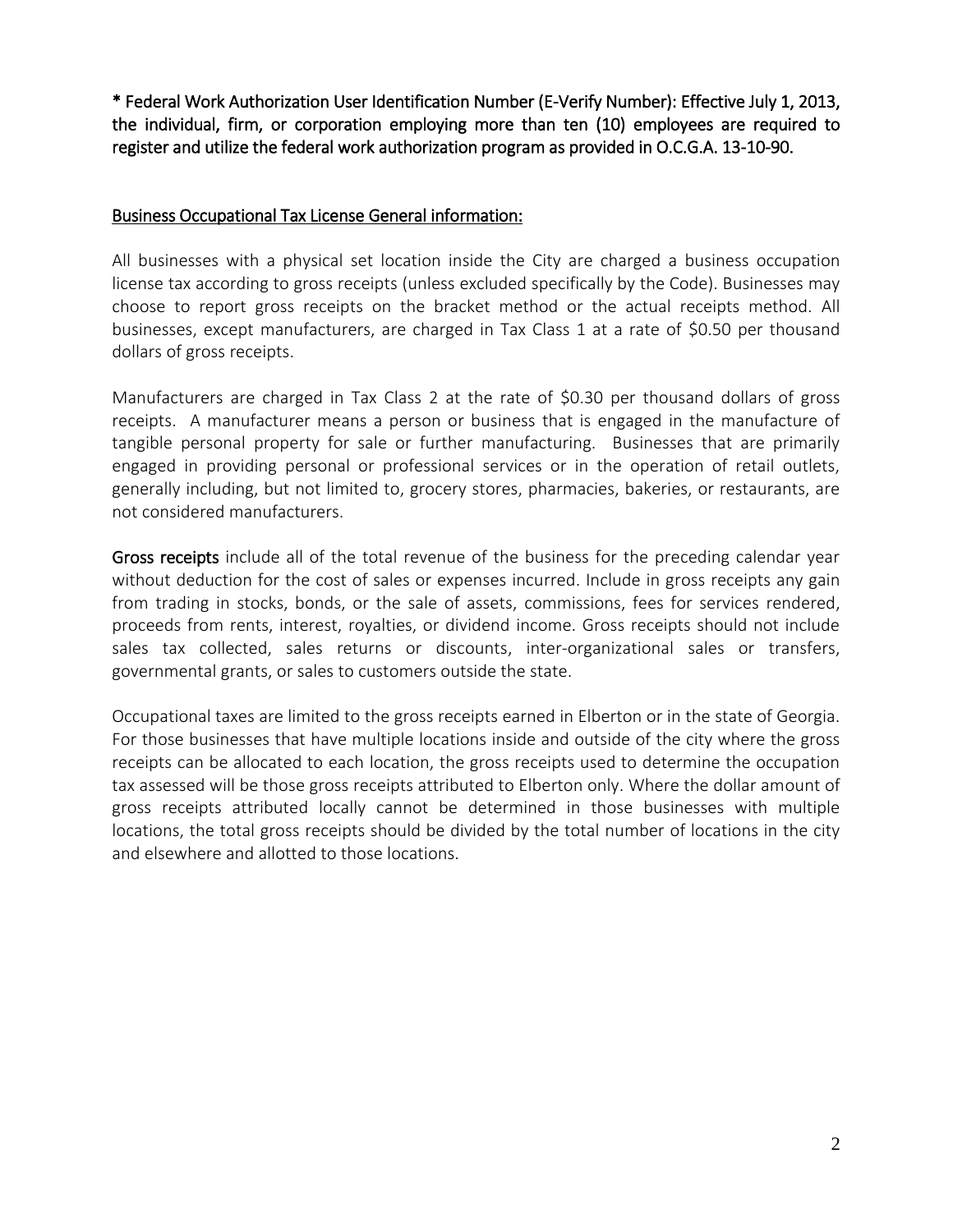# CITY OF ELBERTON BUSINESS OCCUPATIONAL TAX CALCULATION

## Complete either Section A or Section B below, but do not complete both sections:

#### SECTION A: Bracket Method

Businesses reporting on the bracket method do not have to attach documentation of gross receipts, but are still subject to audit and review. Compute tax based on the following ranges and tax classes: CLASS 1 IS FOR ALL BUSINESSES, EXCEPT MANUFACTURING. CLASS 2 IS MANUFACTURING ONLY.

| <b>GROSS RECEIPTS ARE:</b> |                                             |               |                   |                    |          |                    |
|----------------------------|---------------------------------------------|---------------|-------------------|--------------------|----------|--------------------|
|                            |                                             | <b>But No</b> | <b>Class Rate</b> | CLASS <sub>1</sub> |          | CLASS <sub>2</sub> |
| At Least                   |                                             | More Than     |                   | 0.050%             | or       | 0.030%             |
| \$0                        |                                             | \$100,000     | Α                 | \$50.00            |          | \$30.00            |
| \$100,001                  |                                             | \$250,000     | B                 | \$125.00           |          | \$75.00            |
| \$250,001                  |                                             | \$500,000     | C                 | \$250.00           |          | \$150.00           |
|                            | \$500,001                                   | \$1,000,000   | D                 | \$500.00           |          | \$300.00           |
| And above<br>1,000,001     |                                             | E             | \$1,000.00        |                    | 1,000.00 |                    |
|                            |                                             |               |                   |                    |          |                    |
| 1.                         | Determine occupation tax amount above (list |               |                   |                    |          |                    |
|                            | in appropriate class column)                |               |                   |                    |          |                    |
| 2.                         | Administration fee<br>\$30.00               |               |                   |                    |          | \$30.00            |
| 3.                         |                                             |               |                   |                    |          |                    |
| 4.                         |                                             |               |                   |                    |          |                    |
| 5.                         | Total amount due (add line 3 and line 4)    |               |                   |                    |          |                    |

#### SECTION B: Actual Receipts Method

Businesses using the actual receipts method must attach documentation supporting the amount reported for gross receipts. Documentation is typically a copy of an income tax return filed with the Internal Revenue Service. If actual gross receipts are not yet available, you may file and remit based on estimates and then file an amended return when actual amounts are available.

|               |                                          | CLASS <sub>1</sub> | or | CLASS <sub>2</sub> |
|---------------|------------------------------------------|--------------------|----|--------------------|
|               | Gross receipts (documentation required)  |                    |    |                    |
| 2.            | Your tax rate by class                   | 0.050%             |    | 0.030%             |
| $\mathcal{E}$ | Tax amount (line 1 x line 2).            |                    |    |                    |
|               | Not to exceed \$1,000.00                 |                    |    |                    |
| 4.            | Plus Administration fee                  | \$30.00            |    | \$30.00            |
| 5.            | Sub-total (add line 3 and line 4)        |                    |    |                    |
| 6.            | Penalty, if applicable (line 5 x 0.10)   |                    |    |                    |
|               | Total amount due (add line 5 and line 6) |                    |    |                    |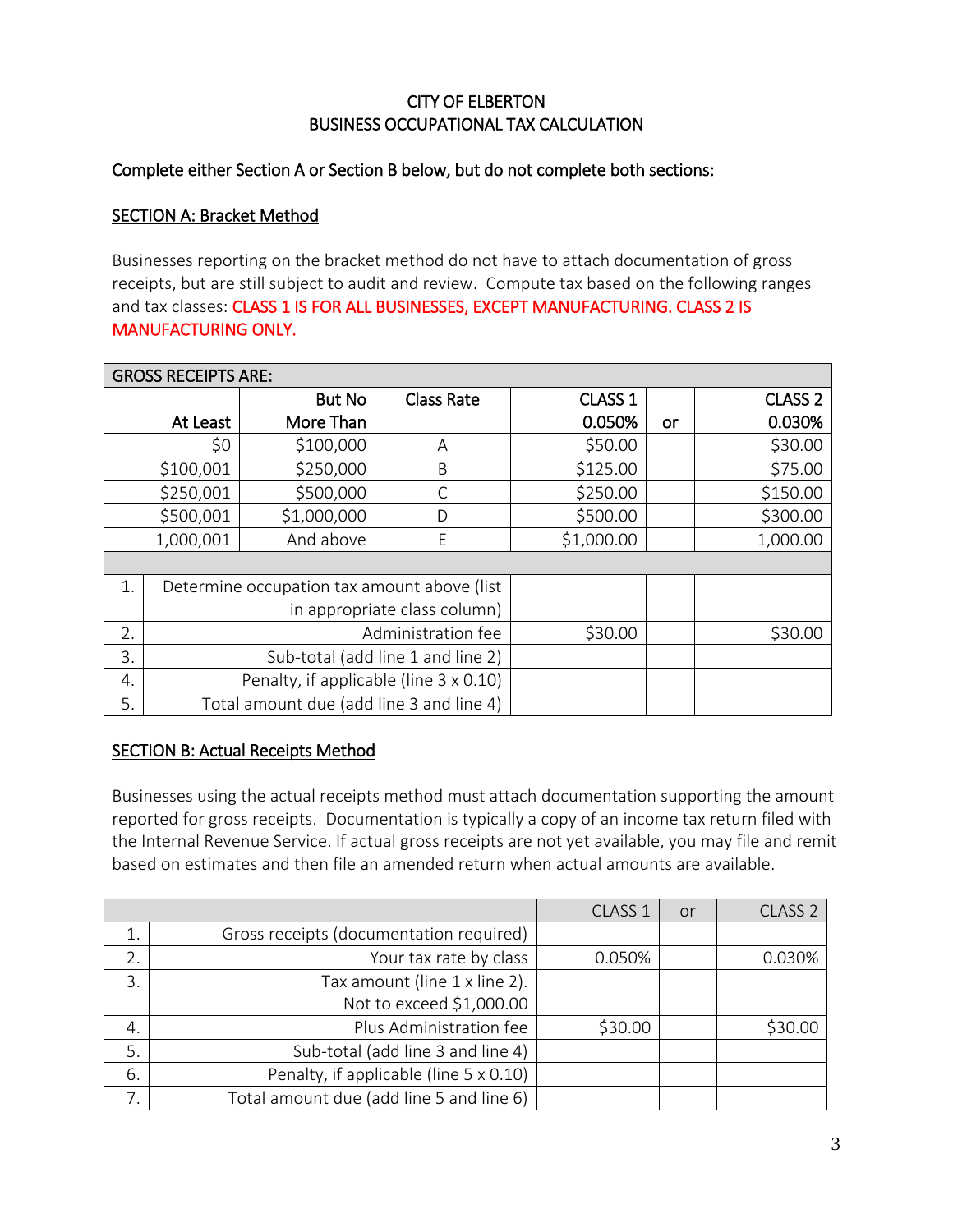# E-VERIFY AFFIDAVIT Pursuant to O.C.G.A. 36-60-6(d)

By executing this affidavit under oath, the undersigned private employer verifies one of the following with respect to its application for license, permit, or other document required to operate a business in O.C.G.A. 36-60-6(d):

Check one:

a. On January 1, of previous year, the individual, firm, or corporation employed more than ten (10) employees

b. On January 1, of previous year, the individual, firm, or corporation employed ten (10) or fewer employees.

The employer has registered with and utilizes the federal work authorization program in accordance with the application provisions and deadlines established in O.C.G.A. 36-60-6. The undersigned private employer also attests that its federal work authorization user identification number and date of authorization is as follows:

\_\_\_\_\_\_\_\_\_\_\_\_\_\_\_\_\_\_\_\_\_\_\_\_\_\_\_\_\_\_\_\_\_\_\_\_\_\_\_\_\_\_\_\_\_\_\_\_\_\_\_\_\_\_\_\_\_\_\_\_\_\_\_\_\_\_\_\_\_\_\_\_\_\_\_\_\_\_

Name of Private Employer

Federal Work Authorization User Id No Date of Authorization

I hereby declare under penalty of perjury that the foregoing is true and correct.

\_\_\_\_\_\_\_\_\_\_\_\_\_\_\_\_\_\_\_\_\_\_\_\_\_\_\_\_\_\_\_\_\_\_\_ \_\_\_\_\_\_\_\_\_\_\_\_\_\_\_\_\_\_\_\_\_\_\_\_\_

Signature of Authorized Officer or Agent

Print Name of and Title of Authorized Officer, or Agent

SWORN TO AND SUBSCRIBED BEFORE ME THIS

\_\_\_\_\_\_\_\_\_\_\_\_\_\_\_\_\_\_\_\_\_\_\_\_\_\_\_\_\_\_\_\_\_\_\_\_\_\_\_\_\_\_\_\_\_

(SEAL) \_\_\_\_\_\_\_\_\_\_\_DAY OF \_\_\_\_\_\_\_\_\_\_\_\_\_\_\_\_\_\_\_\_, \_\_\_\_\_.

#### NOTARY PUBLIC

To register for the E-Verify Program, go to the U.S. Citizenship and Immigration Services website [\(www.uscis.gov\)](http://www.uscis.gov/).